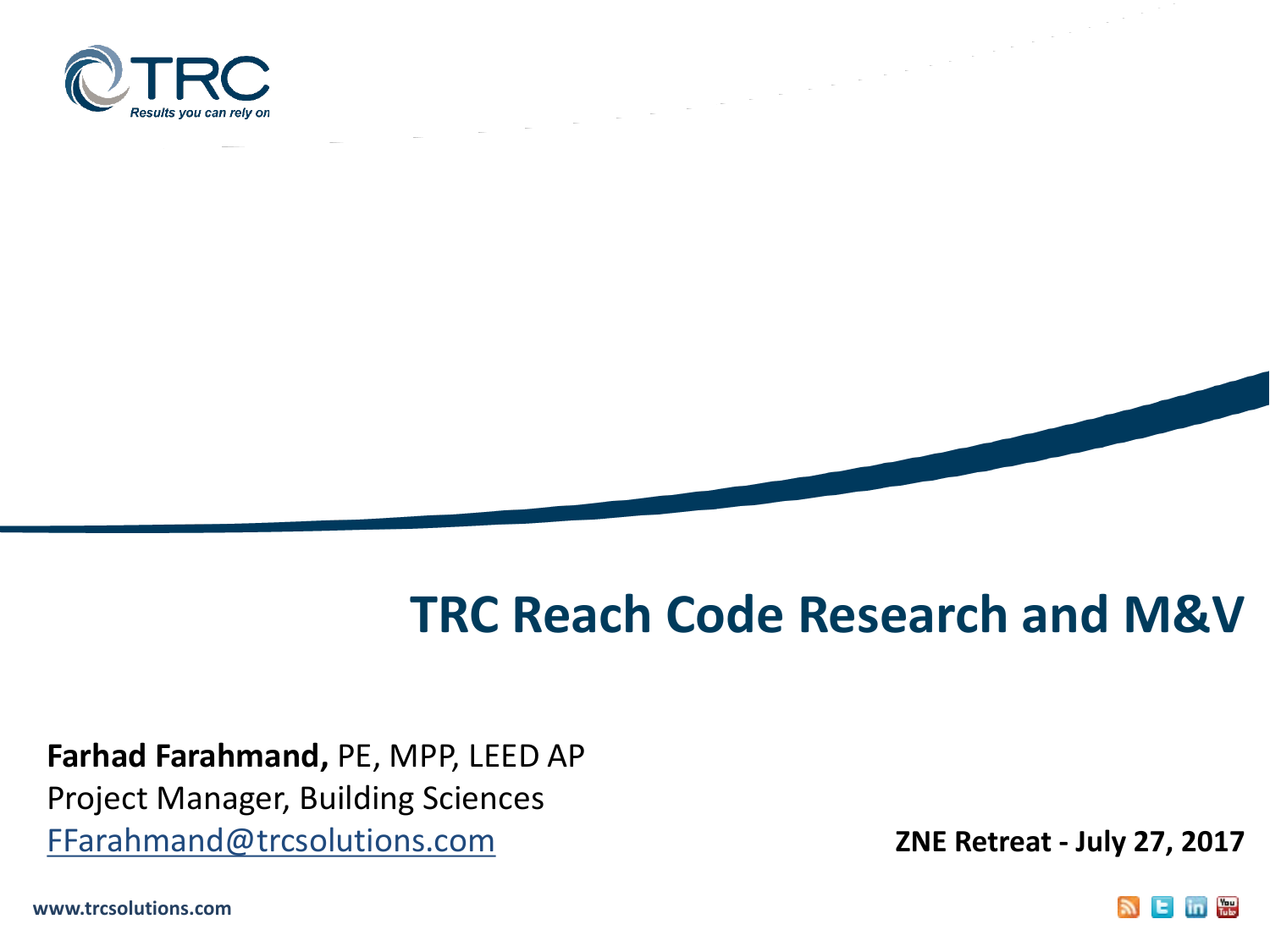## **Outline**



#### **1. Reach Codes**

- **Cost Effectiveness Methodologies**
- Results

### **2. Electrification of Space Heating and Water Heating in Palo Alto**

- Goals
- Results

### **3. Heat Pump Space Heating in Single Family Alterations**

- Goals
- **Preliminary Results**

#### **4. So You Think You're ZNE? Prove it! (Parts 1 & 2)**

**Ny best Abhijeet impression**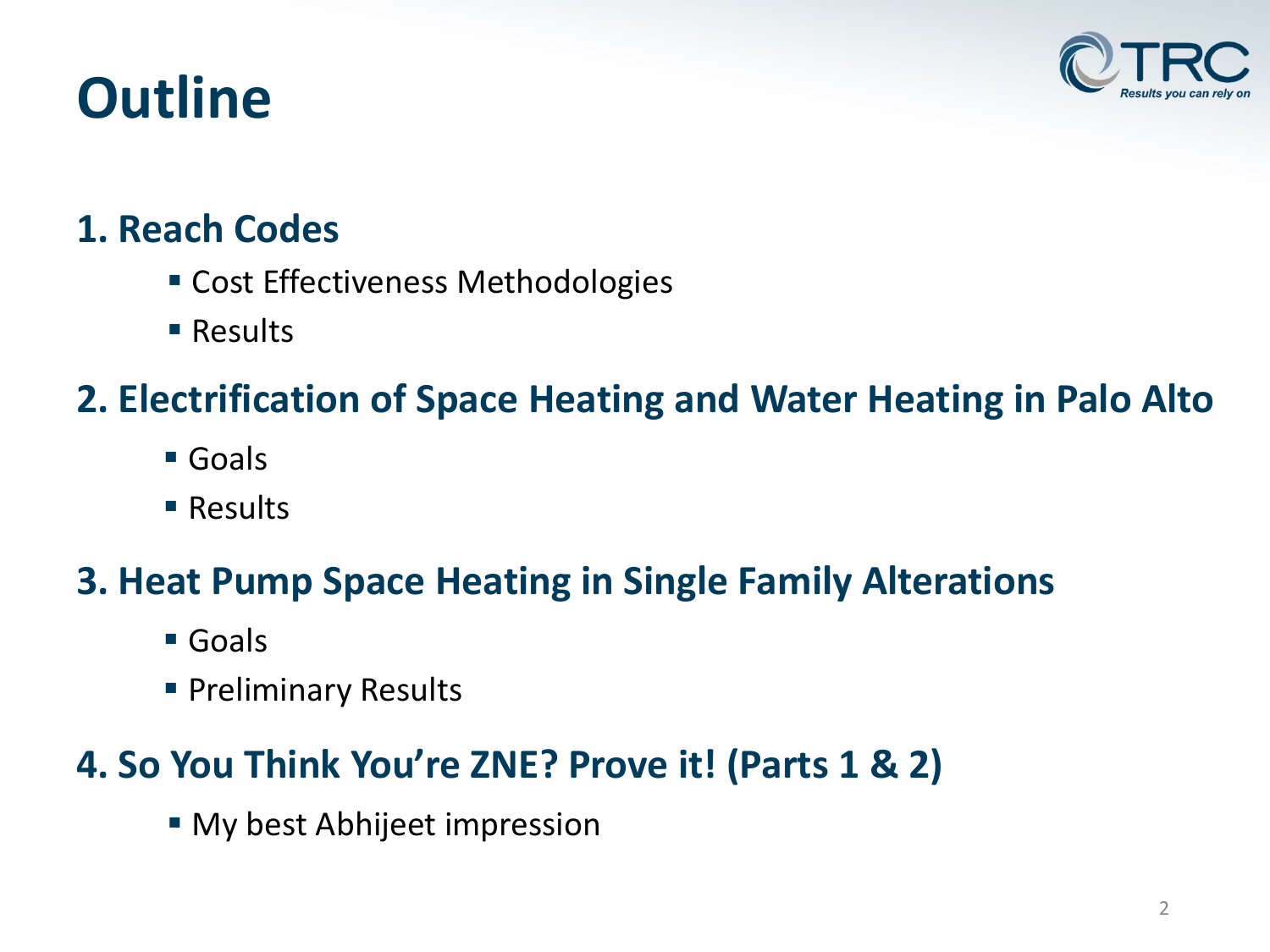

## **Reach Codes**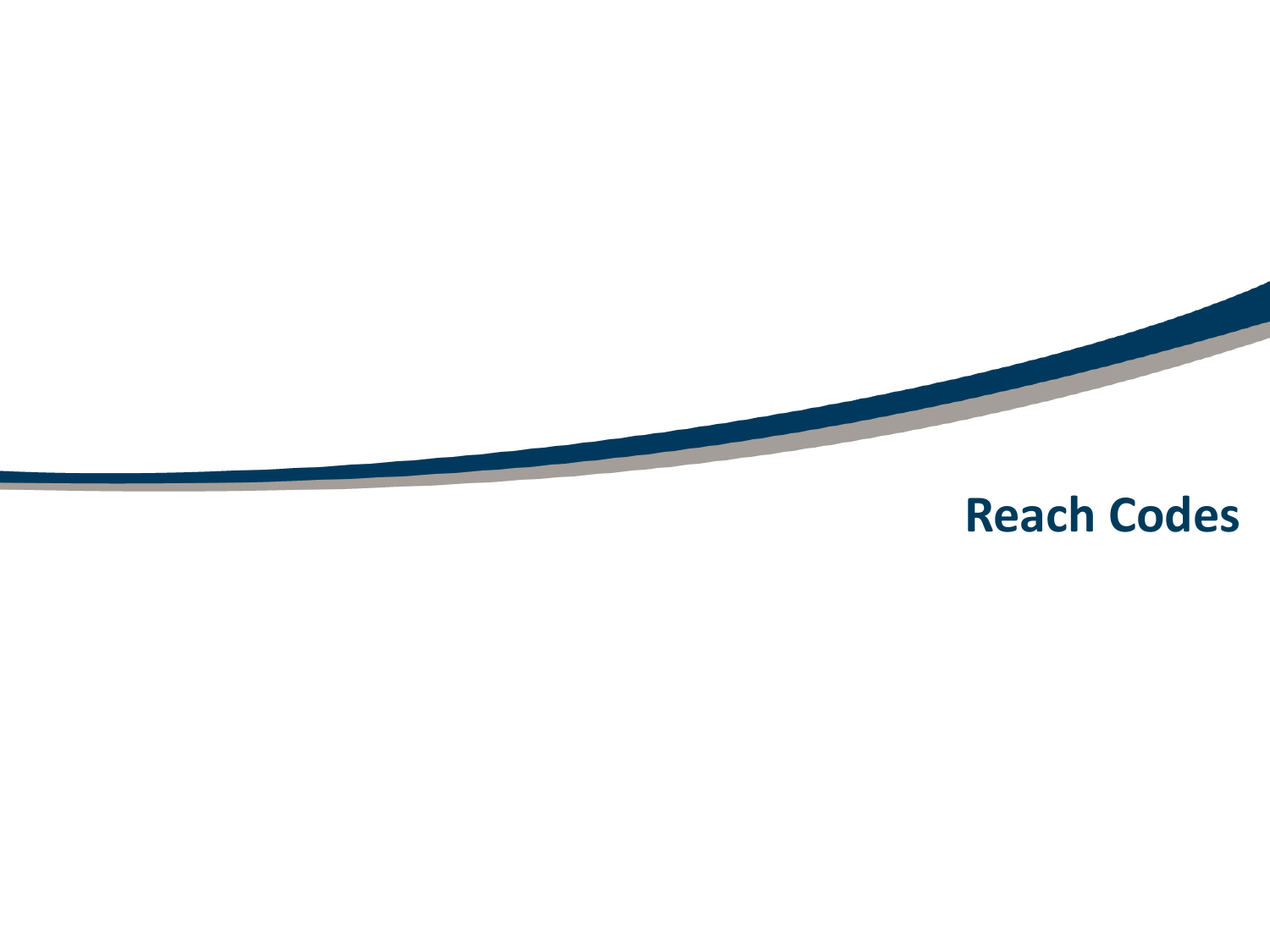## **What is a reach code?**

### **Mandates that buildings achieve energy performance better than Title 24 minimum requirements**

- "Prescriptive"
	- **Exactly 3 measures or 3 measures from 10 listed**
	- Detailed guidance
	- Restrictive
- "Performance"
	- 15% better than Title 24 **or** 9 kBtu/ft2/year **or** EDR Target
	- Flexible
	- **Often achieved with higher performance equipment**

#### **Cost effectiveness analysis necessary for CEC approval**



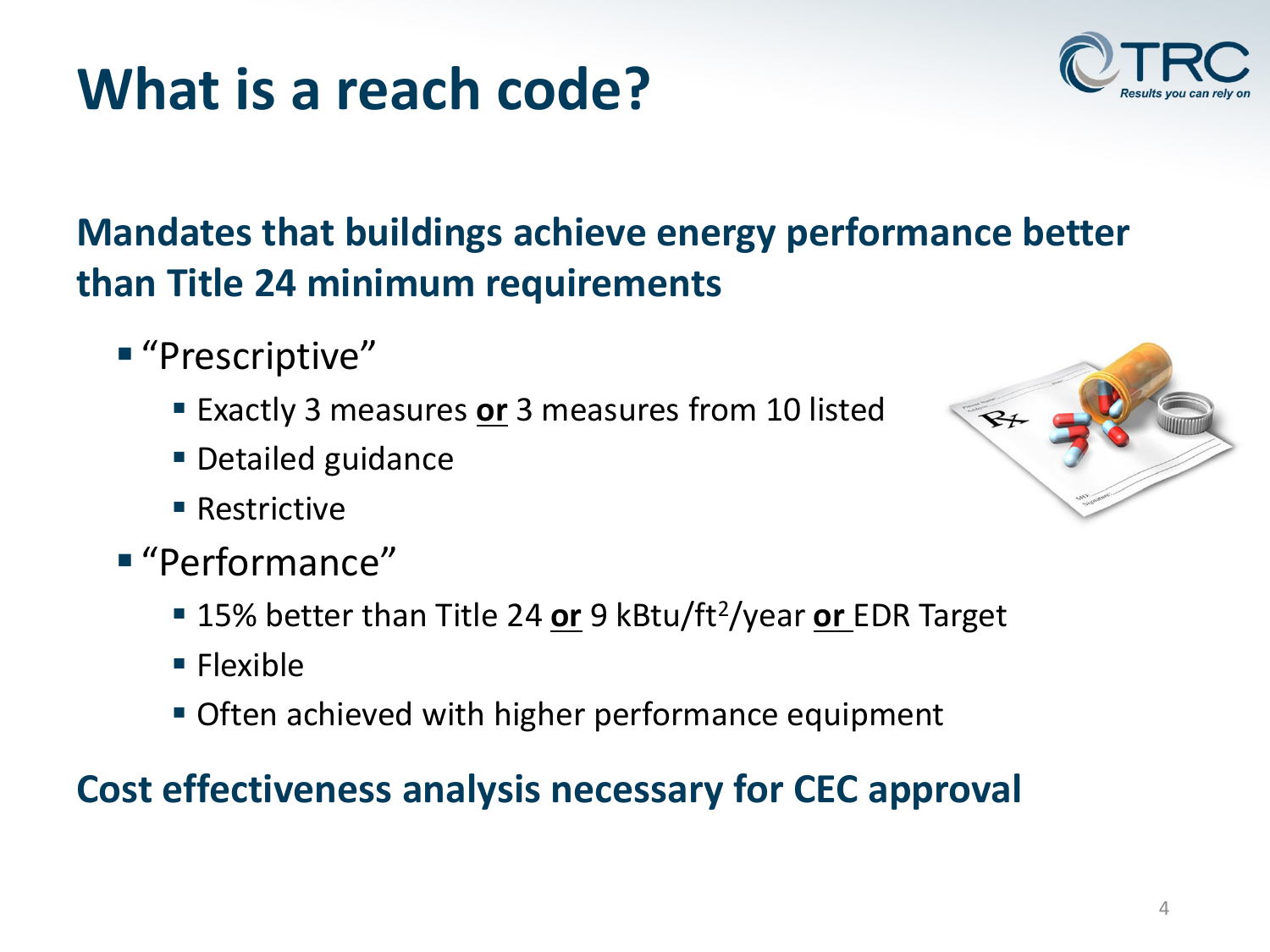# **Cost effectiveness methodologies**



#### **Our typical approach**

- Title 24 Rx Prototypes
- **Apply EE measures and PV in CBECC** 
	- Constraints: Pre-emption, Title 20, lighting, prototypes, modeling software
- 30-year or 15-year NPV

#### **Goal: B/C > 1.0**

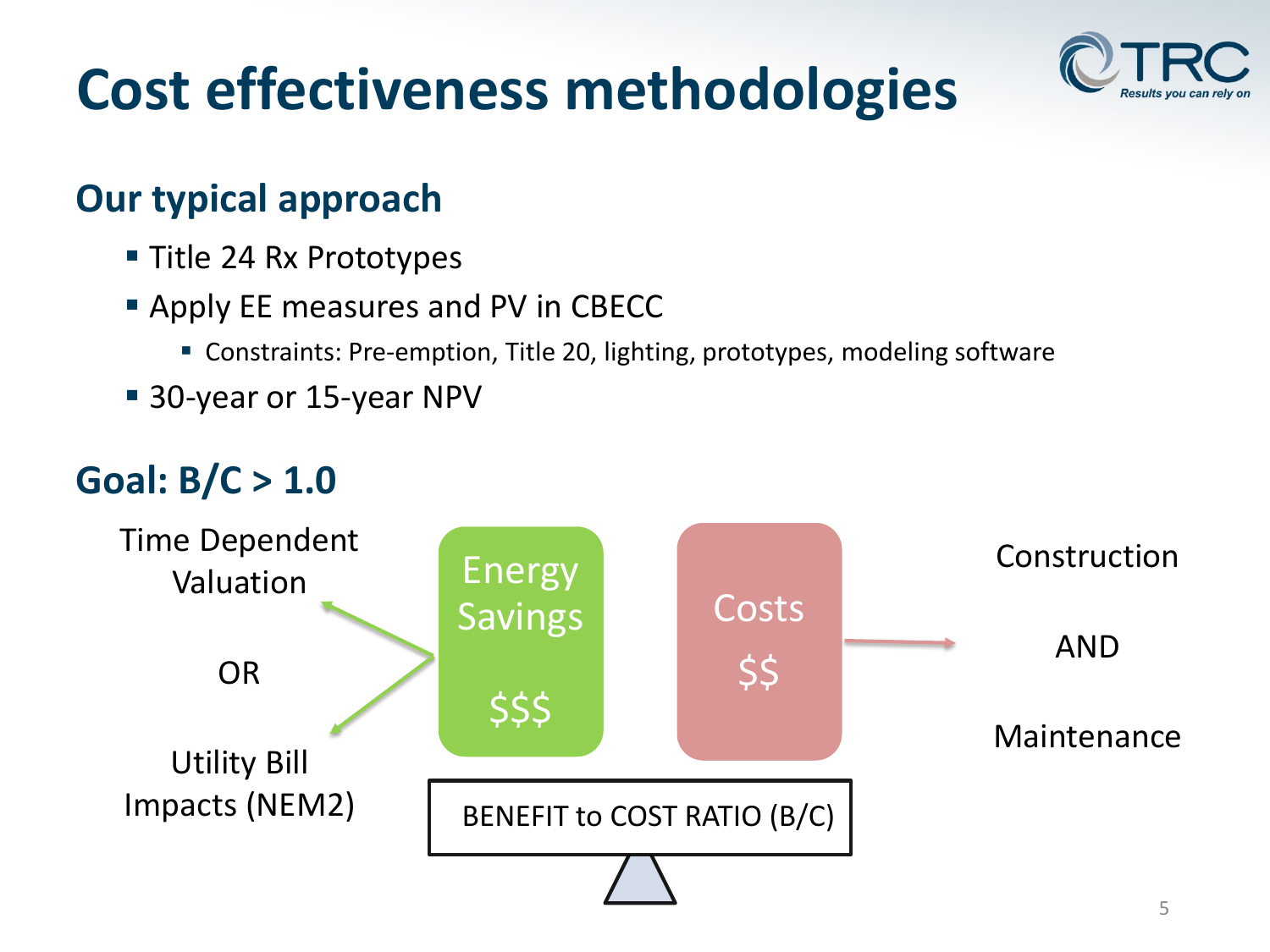## **Recent work**



#### **Implemented 2016 T24 reach codes**

■ Palo Alto: 10% better than code for all new construction, solar-ready

Residential alternates

- OR 0% plus a PV system
- **OR all-electric design**
- **San Mateo: Cool roof and PV mandates**
- Santa Monica: ZNE for low-rise residential
	- CALGreen Tier 3 ZNE Definition  $\rightarrow$  15% better than code + PV
	- **Also 10% for nonresidential**

#### **Statewide reach code analysis in progress (SCE)**

- **Residential Zero Net Electricity (ZNe)** 
	- Coordinating with CEC
	- Battery storage analysis pending
- Nonresidential 10% / 15%
	- **Mostly lighting measures**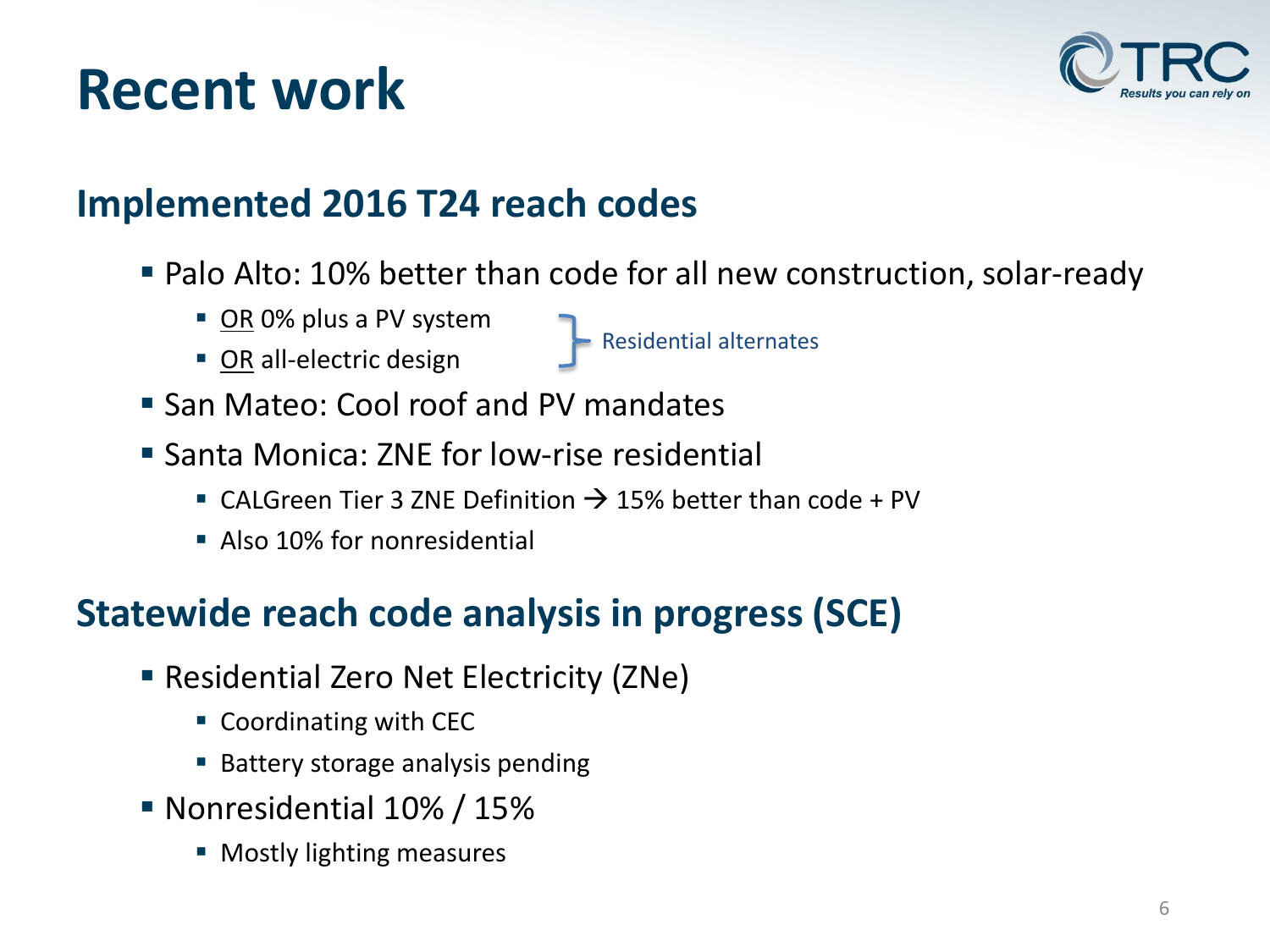# **Single family ZNe measures**



|                 | <b>Measure</b>                           |                                                       |   | <b>Climate Zone</b> |   |   |   |   |   |   |             |    |    |    |    |    |    |    |
|-----------------|------------------------------------------|-------------------------------------------------------|---|---------------------|---|---|---|---|---|---|-------------|----|----|----|----|----|----|----|
|                 |                                          |                                                       | н | $\overline{2}$      | 3 | 4 | 5 | 6 | 7 | в | -9          | 10 | 11 | 12 | 13 | 14 | 15 | 16 |
|                 | Quality Insulation Installation (HERS)   |                                                       | х | x                   | x | x | x | x | х | x | x           | х  | x  | x  | х  | x  | х  | x  |
| <b>Envelope</b> | Cool Roof                                | (ASR-0.28 / TE-0.85)                                  |   |                     |   |   |   |   |   | x |             |    |    |    |    |    |    |    |
|                 |                                          | (ASR-0.32 / TE-0.85)                                  |   |                     |   |   |   |   |   |   | x           | x  | x  | х  | x  | x  | x  |    |
|                 | Improved                                 | (U-0.30 / SHGC-0.23)                                  |   | x                   |   | x |   | х |   | x | $\mathbf x$ | x  | х  | x  | х  | x  | х  | х  |
|                 | Fenestration                             | (U-0.30 / SHGC-0.50)                                  | x |                     | x |   | x |   |   |   |             |    |    |    |    |    |    |    |
|                 | Insulated Door (U-0.20)                  |                                                       | x | x                   | x | х | x | x | х | x | х           | х  | x  | х  | х  | x  | х  | х  |
|                 | High Performance Walls (U-0.043)         |                                                       | x | x                   |   |   |   |   |   |   | x           | x  | x  | х  | x  | x  | x  | x  |
|                 | High Performance Attics (R19 below deck) |                                                       | х | x                   |   |   |   |   |   | x | х           | х  | x  | х  | х  | x  | х  | x  |
|                 | Reduced Infiltration (3 ACH50)           |                                                       | х | x                   | х | х | x |   |   | x | x           | х  | x  | х  | х  | x  | х  | x  |
|                 |                                          | Hot Water Piping Insulation, All Lines (HERS)         |   | x                   | x | x | x |   |   | x | x           | х  | x  | х  | х  | x  | х  | x  |
| DHW             | Compact Hot Water Distribution (HERS)    |                                                       | x |                     |   | x |   |   |   | x | x           | x  | x  | х  | x  | x  | х  | x  |
|                 |                                          | Drain Water Heat Recovery (2700 ft <sup>2</sup> only) | x | x                   | x | х | x | х | х | x | x           | х  | х  | x  | х  | x  | x  | x  |
|                 |                                          | AHU Reduced Fan Watt Draw (0.3 W/CFM)                 | x | x                   | х | х | x | x | х | x | х           | х  | x  | х  | х  | x  | х  | x  |
| <b>HVAC</b>     |                                          | Verified Refrigerant Charge (HERS)                    |   |                     | x | х | х | x | x |   |             |    |    |    |    |    |    | x  |
|                 | Increased Duct Insulation (R8)           |                                                       |   |                     | х |   | x |   |   |   |             |    |    |    |    |    |    |    |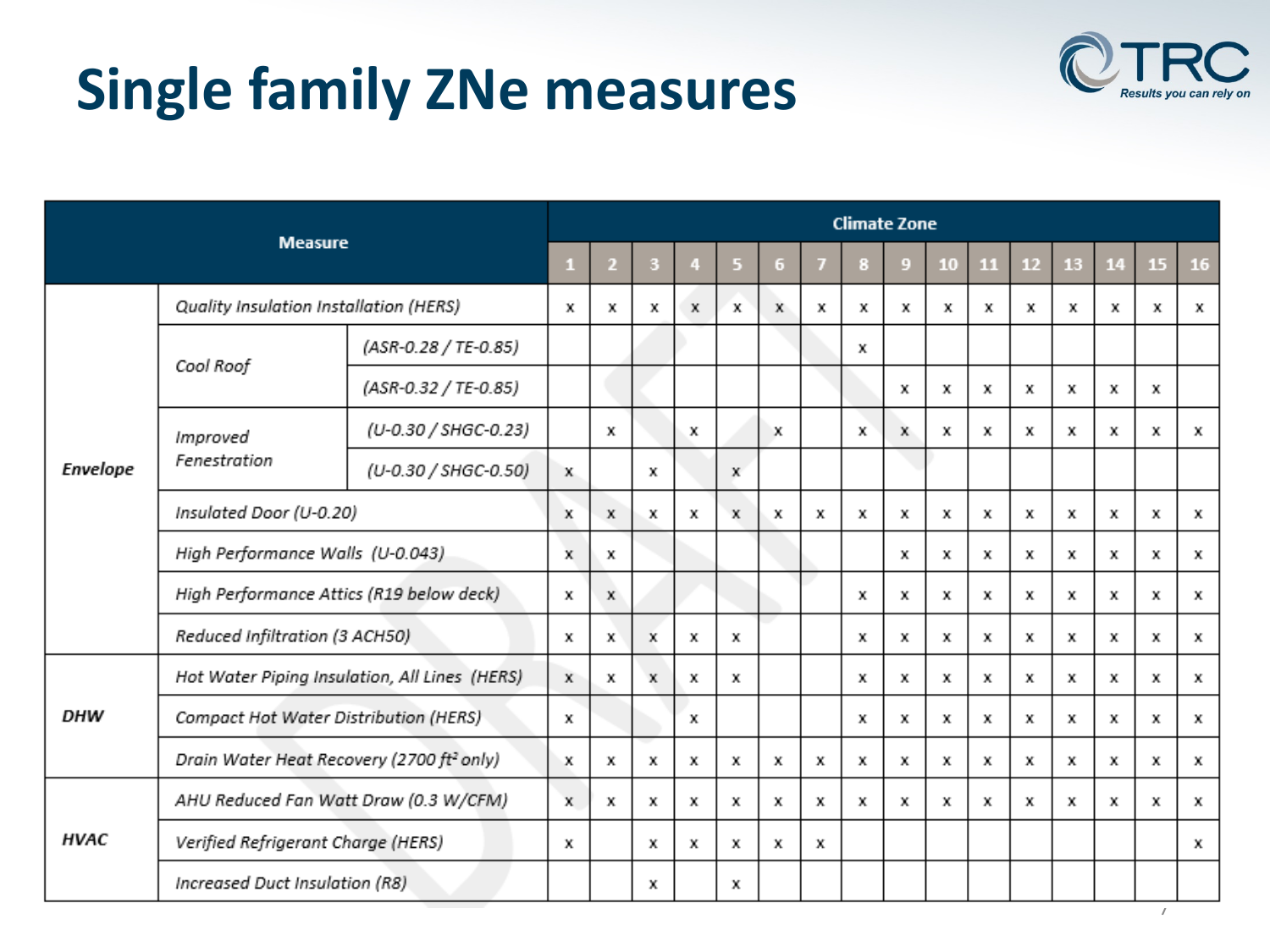# **Single family cost effectiveness**



|                |                             | <b>ENERGY EFFICIENCY ONLY PACKAGE (TDV)</b>     |                                         |              | ZNE PACKAGE (ON-BILL)  |                                     |                                              |                                         |              |  |  |
|----------------|-----------------------------|-------------------------------------------------|-----------------------------------------|--------------|------------------------|-------------------------------------|----------------------------------------------|-----------------------------------------|--------------|--|--|
| CZ             | Compliance<br><b>Margin</b> | <b>Present Value of</b><br><b>Savings (TDV)</b> | <b>Present Value of</b><br><b>Costs</b> | B/C<br>Ratio | <b>PV Size</b><br>(kW) | 2016 Energy<br><b>Design Rating</b> | <b>Present Value of</b><br>Savings (On-Bill) | <b>Present Value of</b><br><b>Costs</b> | B/C<br>Ratio |  |  |
| $\mathbf{1}$   | 30%                         | \$5,053                                         | \$3,889                                 | 1.3          | 3.0                    | 17                                  | \$38,710                                     | \$11,099                                | 3.5          |  |  |
| 2              | 25%                         | \$3,467                                         | \$3,041                                 | $1.1\,$      | 2.6                    | 15                                  | \$34,145                                     | \$9,268                                 | 3.7          |  |  |
| 3              | 23%                         | \$2,198                                         | \$1,967                                 | $1.1\,$      | 2.5                    | $11\,$                              | \$31,809                                     | \$8,065                                 | 3.9          |  |  |
| 4              | 24%                         | \$2,747                                         | \$2,334                                 | 1.2          | 2.5                    | 14                                  | \$32,890                                     | \$8,385                                 | 3.9          |  |  |
| 5              | 26%                         | \$2,187                                         | \$1,967                                 | 1.1          | 2.4                    | 9                                   | \$32,050                                     | \$7,679                                 | 4.2          |  |  |
| 6              | 17%                         | \$1,322                                         | \$1,131                                 | 1.2          | 2.6                    | 12                                  | \$20,108                                     | \$7,241                                 | 2.8          |  |  |
| $\overline{7}$ | 16%                         | \$799                                           | \$1,213                                 | 0.7          | 2.5                    | 10                                  | \$26,519                                     | \$7,087                                 | 3.7          |  |  |
| 8              | 29%                         | \$2,421                                         | \$1,996                                 | 1.2          | 2.7                    | 10                                  | \$21,554                                     | \$8,305                                 | 2.6          |  |  |
| 9              | 32%                         | \$4,320                                         | \$3,691                                 | 1.2          | 2.7                    | 12                                  | \$23,373                                     | \$10,070                                | 2.3          |  |  |
| 10             | 30%                         | \$4,234                                         | \$2,507                                 | 1.7          | 2.8                    | 11                                  | \$33,588                                     | \$9,064                                 | 3.7          |  |  |
| 11             | 29%                         | \$7,850                                         | \$3,838                                 | 2.0          | 3.2                    | 16                                  | \$49,972                                     | \$11,551                                | 4.3          |  |  |
| 12             | 31%                         | \$5,480                                         | \$3,838                                 | 1.4          | 2.7                    | 15                                  | \$36,542                                     | \$10,393                                | 3.5          |  |  |
| 13             | 29%                         | \$7,788                                         | \$3,838                                 | 2.0          | 3.4                    | 17                                  | \$50,808                                     | \$11,995                                | 4.2          |  |  |
| 14             | 28%                         | \$7,185                                         | \$4,241                                 | 1.7          | 2.9                    | 18                                  | \$31,605                                     | \$11,018                                | 2.9          |  |  |
| 15             | 26%                         | \$10,250                                        | \$4,241                                 | 2.4          | 4.8                    | 14                                  | \$54,295                                     | \$15,626                                | 3.5          |  |  |
| 16             | 22%                         | \$5,303                                         | \$3,011                                 | 1.8          | 2.5                    | 23                                  | \$39,889                                     | \$8,922                                 | 4.5          |  |  |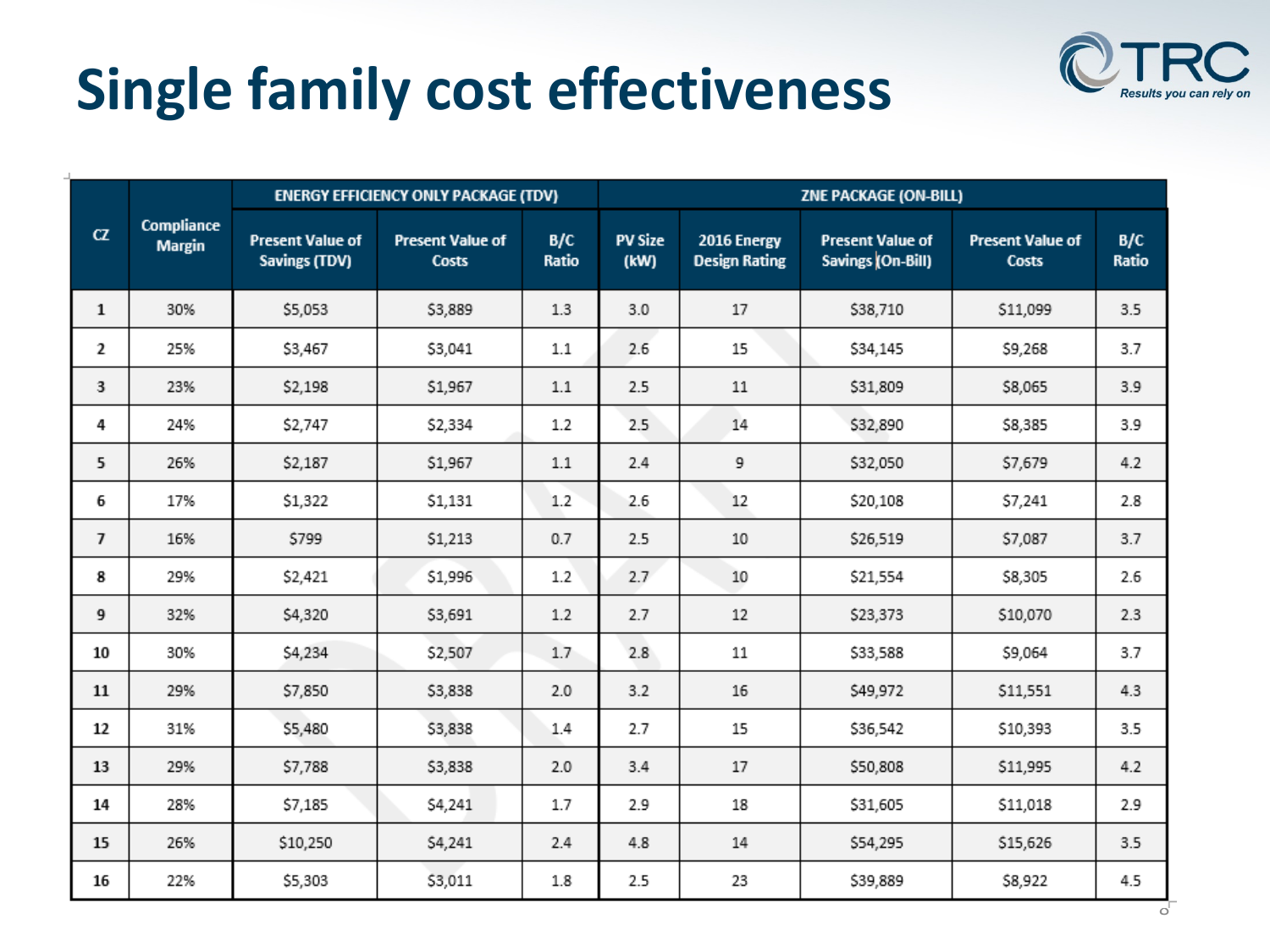## **Preliminary reach code rec's**



|                | <b>Single Family</b>                               |                                     | <b>Low-rise Multifamily</b>                        |                                     |  |  |  |
|----------------|----------------------------------------------------|-------------------------------------|----------------------------------------------------|-------------------------------------|--|--|--|
| $\alpha$       | <b>Efficiency-Only</b><br><b>Compliance Margin</b> | 2016 Energy<br><b>Design Rating</b> | <b>Efficiency-Only</b><br><b>Compliance Margin</b> | 2016 Energy<br><b>Design Rating</b> |  |  |  |
| 1              | 30%                                                | 20                                  | 20%                                                | 15                                  |  |  |  |
| $\overline{2}$ | 25%                                                | 15                                  | 25%                                                | 15                                  |  |  |  |
| 3              | 20%                                                | 15                                  | 10%                                                | 10                                  |  |  |  |
| 4              | 20%                                                | 15                                  | 20%                                                | 15                                  |  |  |  |
| 5              | 25%                                                | 10                                  | 10%                                                | 10                                  |  |  |  |
| 6              | 15%                                                | 15                                  | 15%                                                | 10                                  |  |  |  |
| 7              | 0%                                                 | 10                                  | 10%                                                | 15                                  |  |  |  |
| 8              | 25%                                                | 10                                  | 20%                                                | 15                                  |  |  |  |
| 9              | 30%                                                | 15.                                 | 20%                                                | 15.                                 |  |  |  |
| 10             | 30%                                                | 15                                  | 20%                                                | 15                                  |  |  |  |
| 11             | 25%                                                | 20                                  | 25%                                                | 15.                                 |  |  |  |
| 12             | 30%                                                | 15.                                 | 20%                                                | 20                                  |  |  |  |
| 13             | 25%                                                | 20                                  | 25%                                                | 15.                                 |  |  |  |
| 14             | 25%                                                | 20                                  | 20%                                                | 20                                  |  |  |  |
| 15             | 25%                                                | 15                                  | 25%                                                | 15                                  |  |  |  |
| 16             | 20%                                                | 25                                  | 20%                                                | 20                                  |  |  |  |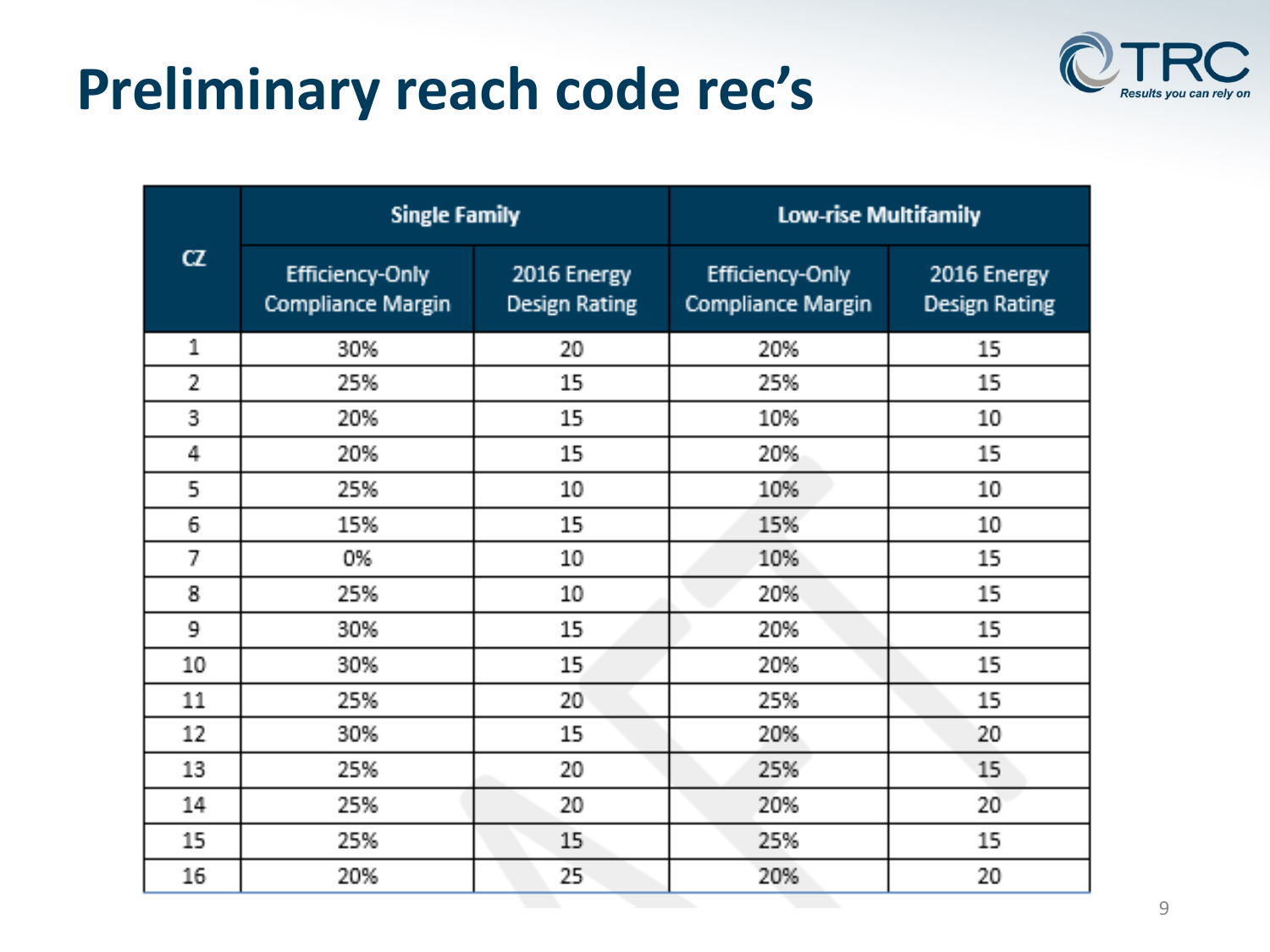## **Electrification of Space Heating and Water Heating in Palo Alto**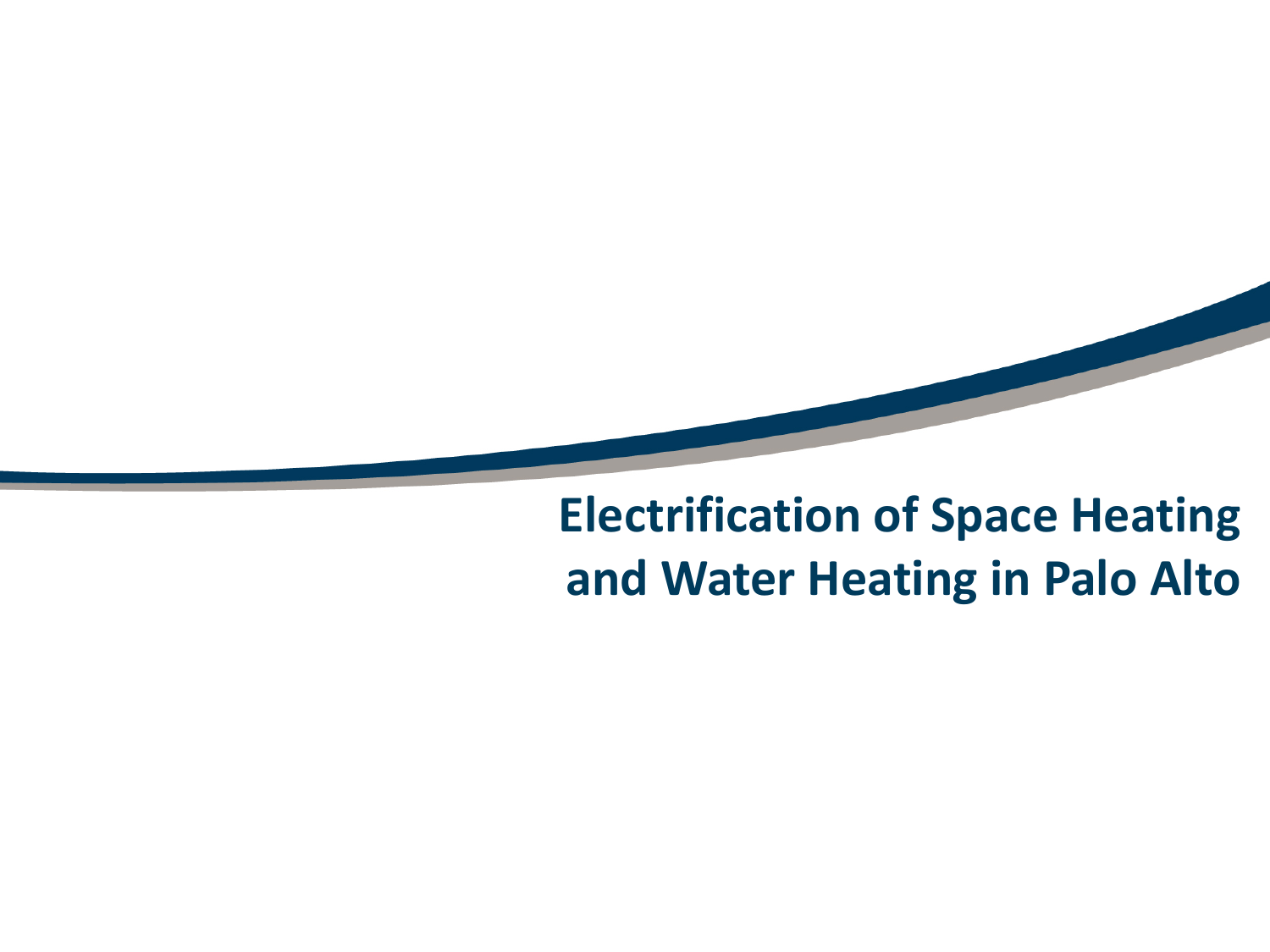



#### **New and Existing Residential and Nonresidential in CZ4 (CPAU)**

#### **Goal: Is electrification of space heating and water heating cost effective?**

■ Palo Alto procures carbon neutral electricity

#### **Methodology**

- Both TDV and Utility Bill cost effectiveness
- **Individual measure and infrastructure costs (electrical upgrades and** gas piping savings)

#### **Scope and Limitations**

- Prototypes: Single family, LR multifamily, small office, medium office
- **Existing conditions variable**
- **Excluded other appliances and grid impacts**
- Sean has a list of 15+ more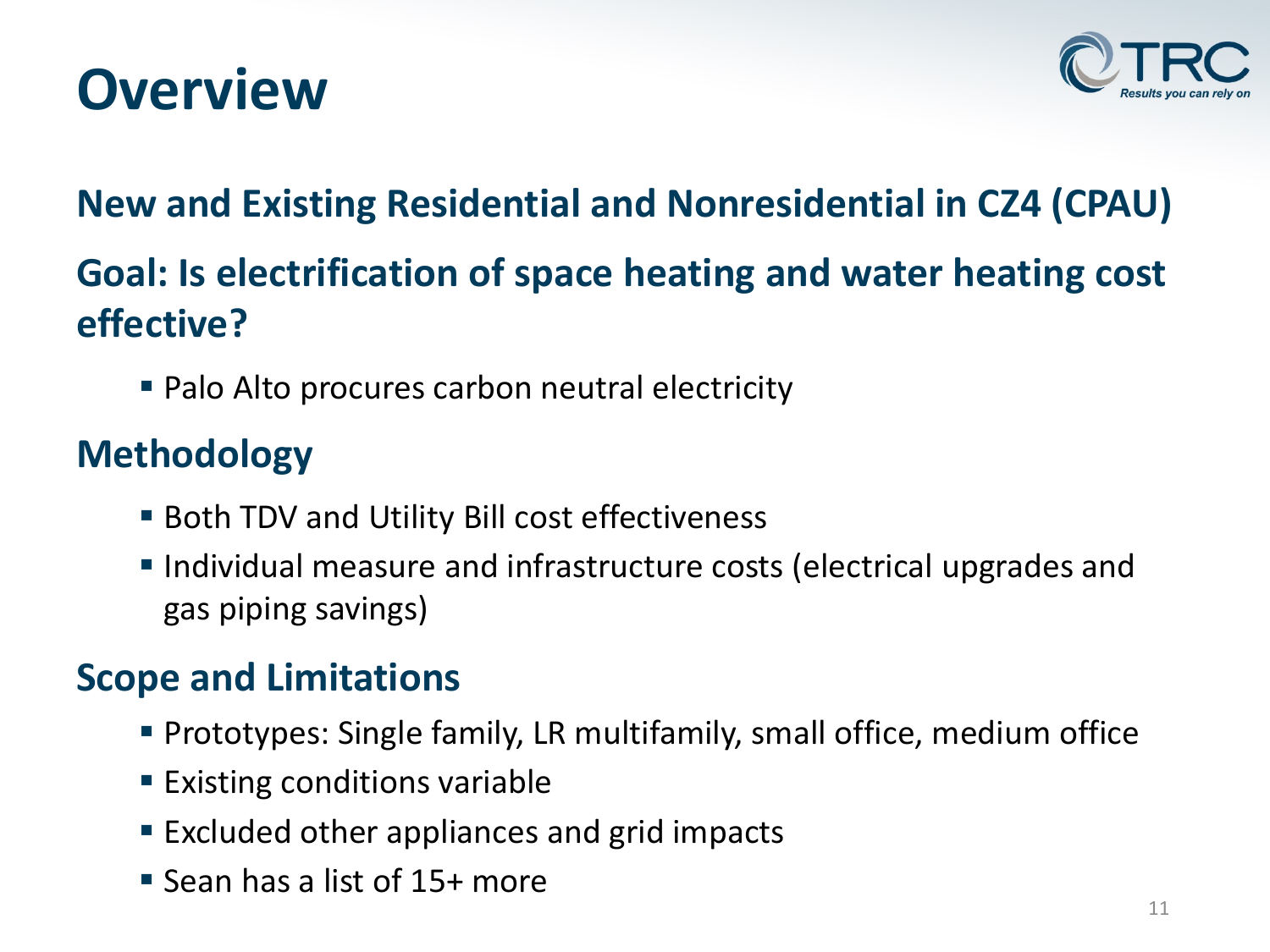## **Measure details**



#### **Proposed equipment**

- Must be readily available in Palo Alto, likely to be cost-effective
- **HPWHs: NEEA-Rated**

| $\blacksquare$ HPSHs: | <b>Residential</b>      | <b>Small Office</b> | <b>Medium Office</b> |  |  |
|-----------------------|-------------------------|---------------------|----------------------|--|--|
|                       | <b>Central Split HP</b> | Packaged Heat Pump  | Heat Pump Boiler     |  |  |

#### **Infrastructure (single family example)**

- **Electrical upgrades** 
	- **New: \$50**
	- Altered: \$4,600
- Plumbing
	- $\blacksquare$  New: -\$6,412
	- Altered: -\$2,000
	- Condensate drain: \$1,000



*Source: 2011 NEC Handbook*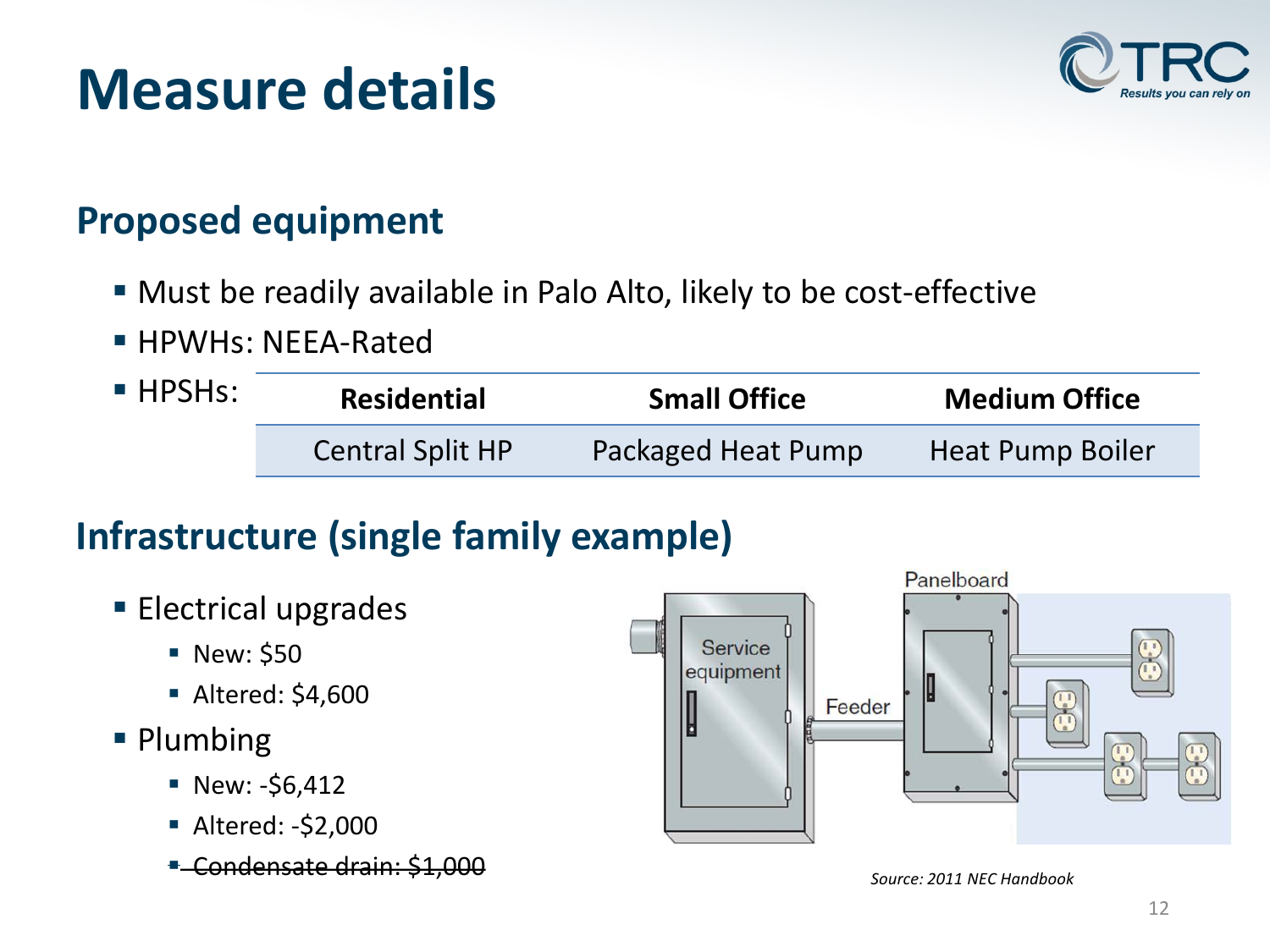## **Cost effectiveness results**

**costs**



#### **TDV and On-Bill analyses have same result 61/64 scenarios**

- Heat pump measures push residential electricity to Tier 2 consumption
- **HPWHs cost more than conventional gas, not enough savings**
- **HPSHs cost less than baseline split ACs with furnaces, no savings** 
	- Negative costs outweigh negative savings  $\rightarrow$  cost effective
	- No electrical resistance element necessary in Palo Alto

#### **All-electric new construction packages avoid gas infrastructure**

| <b>Building Type</b> | <b>Construction</b><br><b>Type</b> | <b>Heat Pump</b><br><b>Water Heater</b> | <b>Heat Pump</b><br><b>Space Heater</b> | <b>Heat Pump Package</b><br><b>(Gas Connection</b><br><b>Remains</b> ) | <b>All-Electric Package</b><br>(No Gas<br><b>Connection</b> ) |
|----------------------|------------------------------------|-----------------------------------------|-----------------------------------------|------------------------------------------------------------------------|---------------------------------------------------------------|
| Single Family        | <b>New</b>                         | \$(2,459)                               | \$5,180                                 | \$2,639"                                                               | \$9,051                                                       |
|                      | Alteration                         | $$$ (8,424)                             | \$3,866                                 | \$(3,737)                                                              | \$(5,170)                                                     |
| Low-rise             | <b>New</b>                         | \$(21,982)                              | \$18,023                                | \$(5,665)                                                              | \$12,041                                                      |
| Multifamily          | Alteration                         | \$(54, 324)                             | \$16,537                                | $$$ (36,627)                                                           | $$$ (38,060)                                                  |
| Small Office         | <b>New</b>                         | \$(777)                                 | \$ (5,620)                              | \$(6,397)                                                              | \$5,941                                                       |
|                      | Alteration                         | $$$ (3,187)                             | \$(9,844)                               | \$(12,904)                                                             | \$(14, 337)                                                   |
|                      | <b>New</b>                         | \$(777)                                 | \$(169, 234)                            | \$(170, 011)                                                           | \$(159, 533)                                                  |
| <b>Medium Office</b> | Alteration <sup>1</sup>            | $$$ (3,344)                             |                                         |                                                                        |                                                               |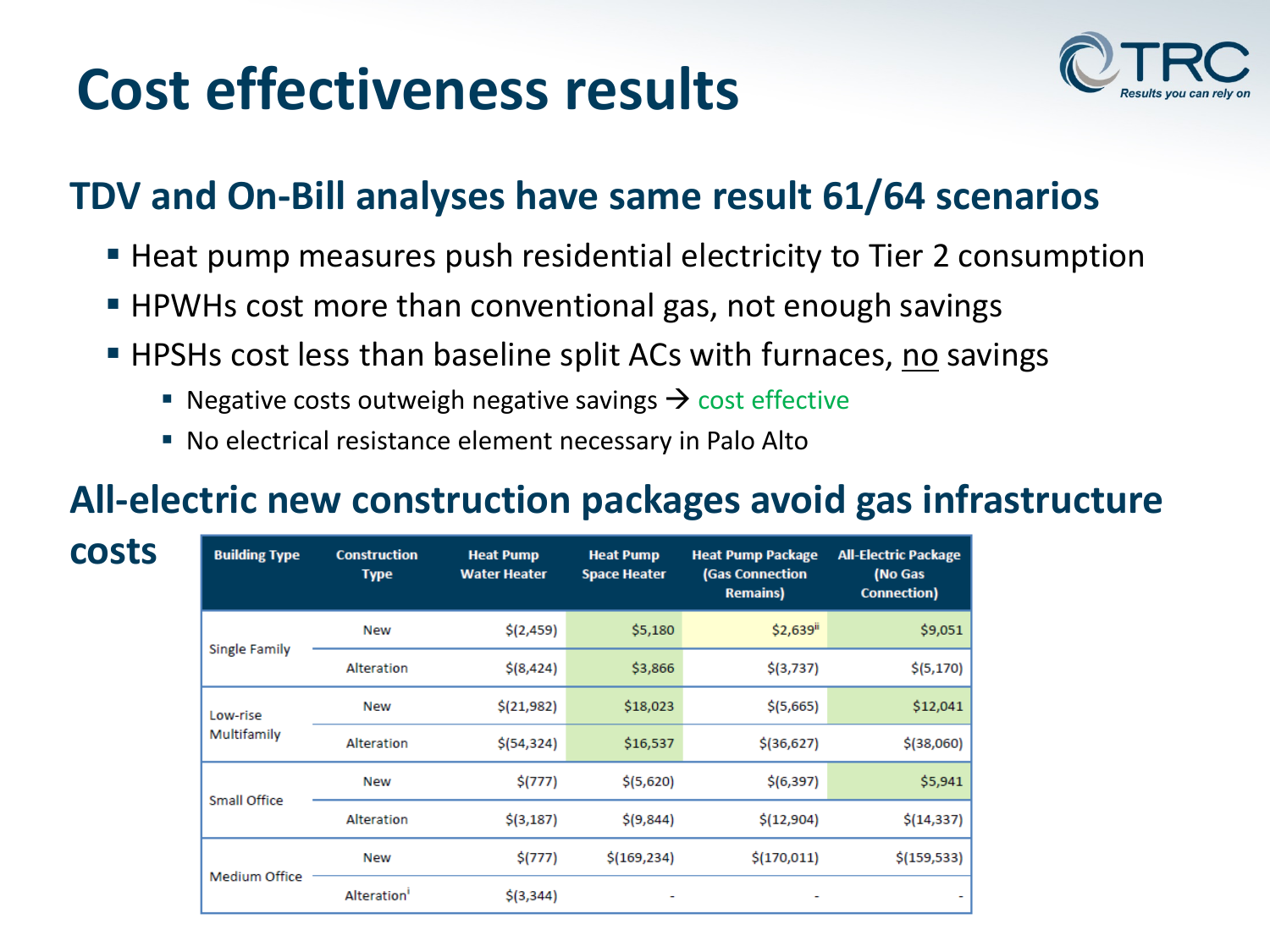## **Conclusions + recommendations**



#### **Code, technical, and operational barriers**

- **Title 24 compliance modeling** 
	- **HPWHs impacted by natural gas availability**
	- **HPSH alterations uncertainty**
- Lack of experience from contractors, building departments, and owners
- High temperature, high capacity heat pump systems not yet widely available in commercial sector
- Barriers will diminish through increased penetration

#### **Future analysis**

- Adjust residential electric rate thresholds or charging schemes
- Expand scope
	- PV, battery storage, electric vehicles, demand response
	- **Other efficiency measures**
	- **Future cost reductions due to increased penetration**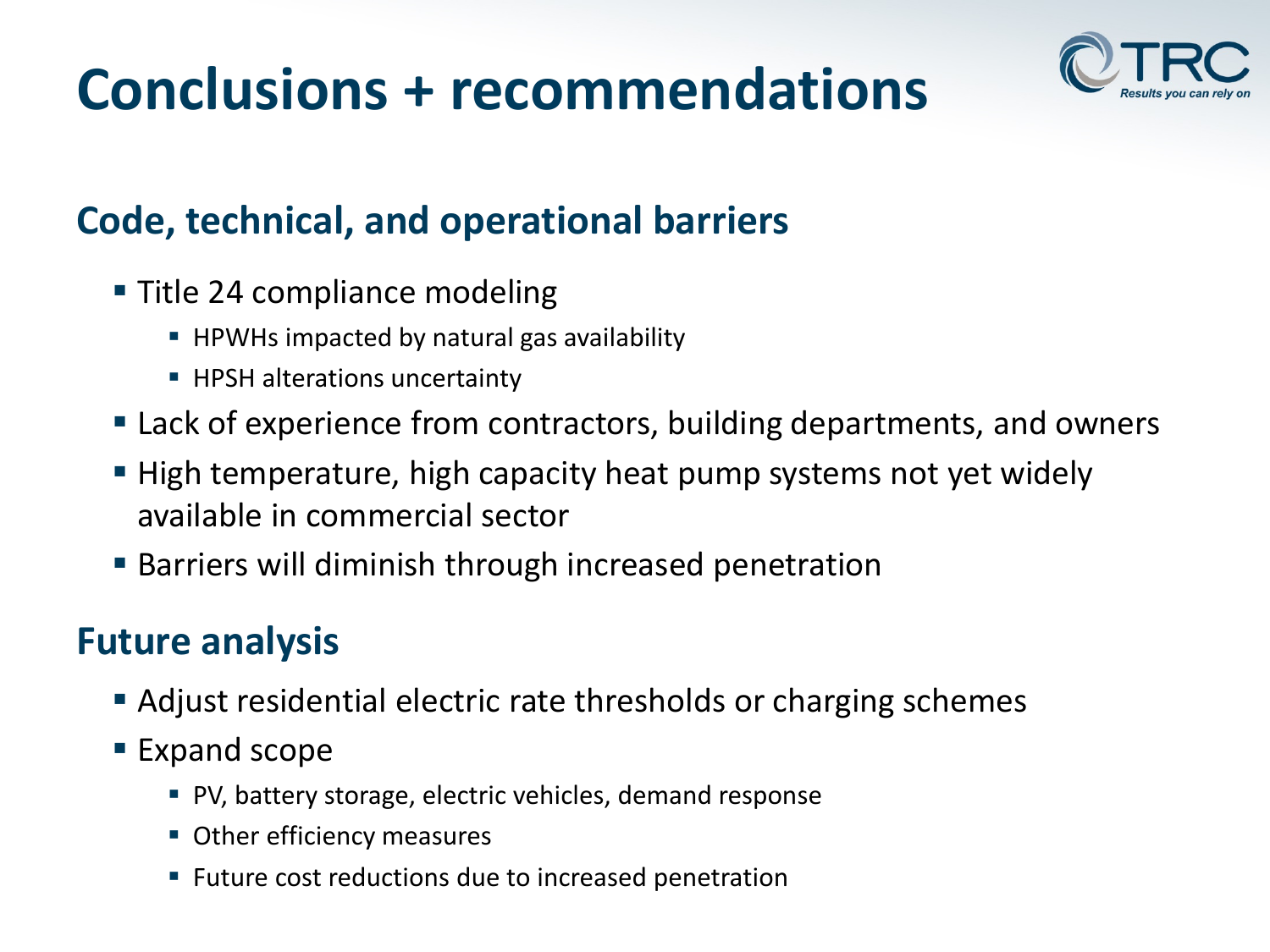

## **Heat Pump Space Heating in Single Family Alterations**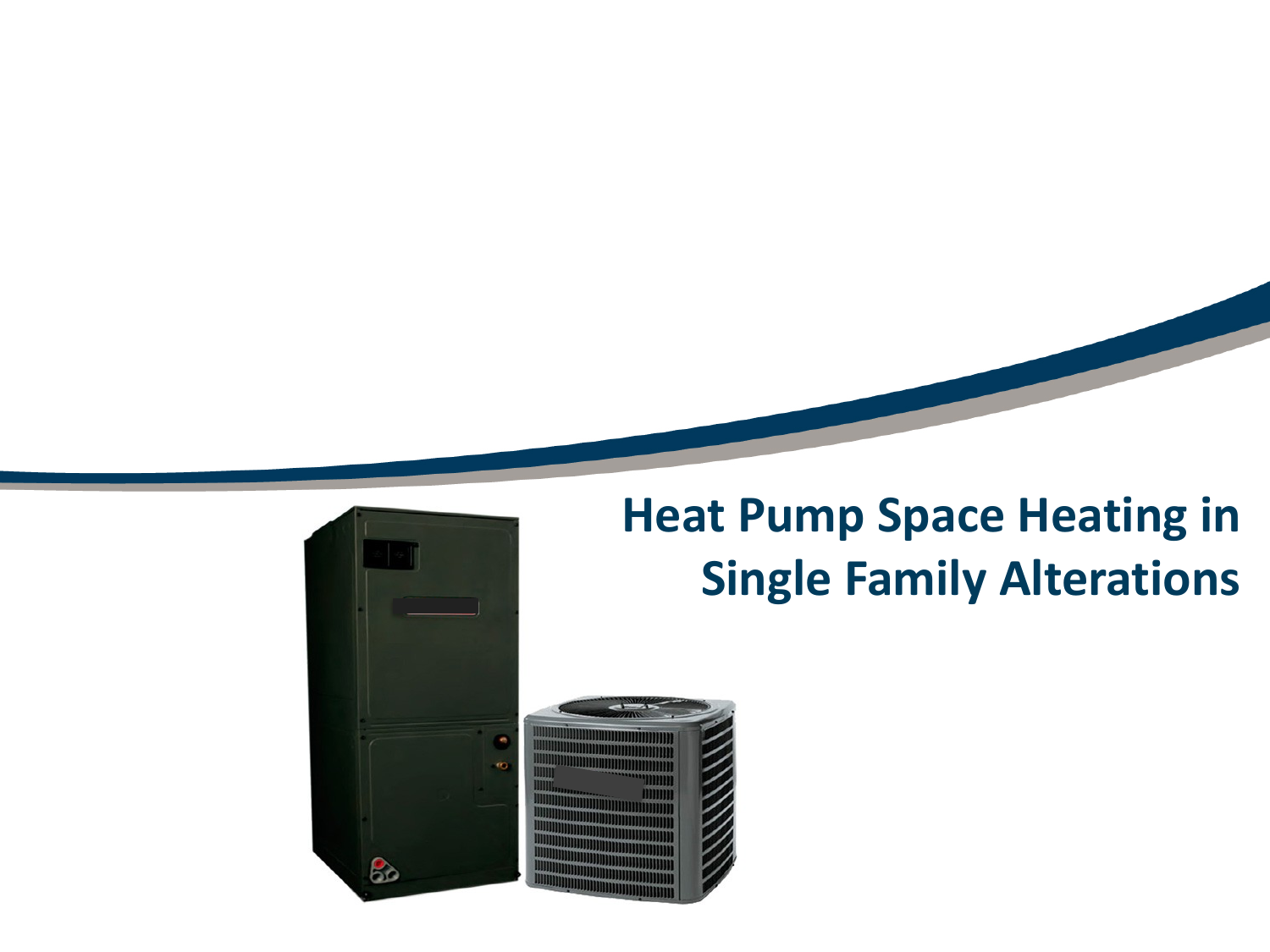## **Overview**



#### **Single Family Alterations in CZ4 and CZ12 (CPAU and SMUD)**

#### **Goal: What heat pump efficiency and/or measure package = new gas furnace performance?**

- Utilities want to avoid requiring energy models from program applicants
- CEC previously developed prescriptive equivalency for HP water heater EFs, but has balked for HP space heating because of electrical resistance runtime concerns

#### **Existing building assumptions**

- Sizes: 1500 ft<sup>2</sup>, 2100 ft<sup>2</sup>, 2700 ft<sup>2</sup> (1 zone), 2700 ft<sup>2</sup> (2 zone)
- Vintages: Pre-1978, 1978-1992, 1992-2001, and Post-2001
	- Residential ACM Appendix B
	- Further research into ECO, RASS, contractor interviews, and AHRI database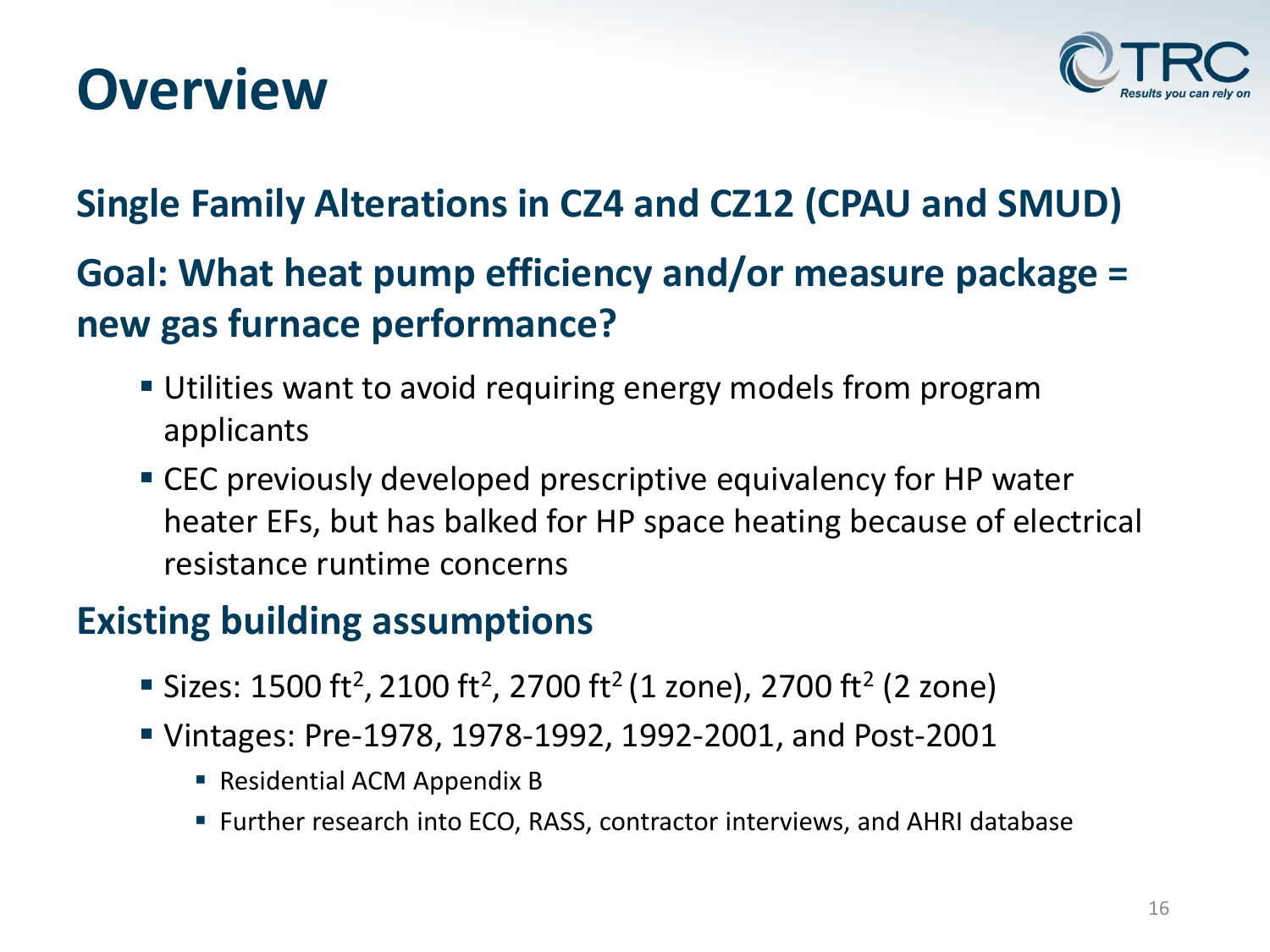## **Automation saves time**



| <b>Climate</b><br>Zone | Prototype | Vintage   | <b>HP</b><br><b>Efficiency</b><br>(HSPF) | <b>HP</b><br>Capacity @<br>47F (Btu/h) | <b>Ceiling</b><br><b>Insulation</b> | <b>Duct</b><br>Leakage |
|------------------------|-----------|-----------|------------------------------------------|----------------------------------------|-------------------------------------|------------------------|
| $\overline{4}$         | 1500      | Pre-1978  | 8.2                                      | 18,000                                 | $R-11$                              | 15%                    |
| 12                     | 2100      | 1978-92   | 8.5                                      | 24,000                                 | $R-19$                              | 5%                     |
|                        | 2700-1    | 1992-2001 | 9                                        | 30,000                                 | $R-30$                              |                        |
|                        | 2700-2    | Post-2001 | 9.5                                      | 36,000                                 | $R-38$                              |                        |
|                        |           |           | 10                                       | 48,000                                 | $R-49$                              |                        |
|                        |           |           | 10.5                                     |                                        |                                     |                        |
|                        |           |           | 11                                       |                                        |                                     |                        |
|                        |           |           | 11.5                                     |                                        |                                     |                        |
|                        |           |           | 12                                       |                                        |                                     |                        |

#### **14,400 permutations**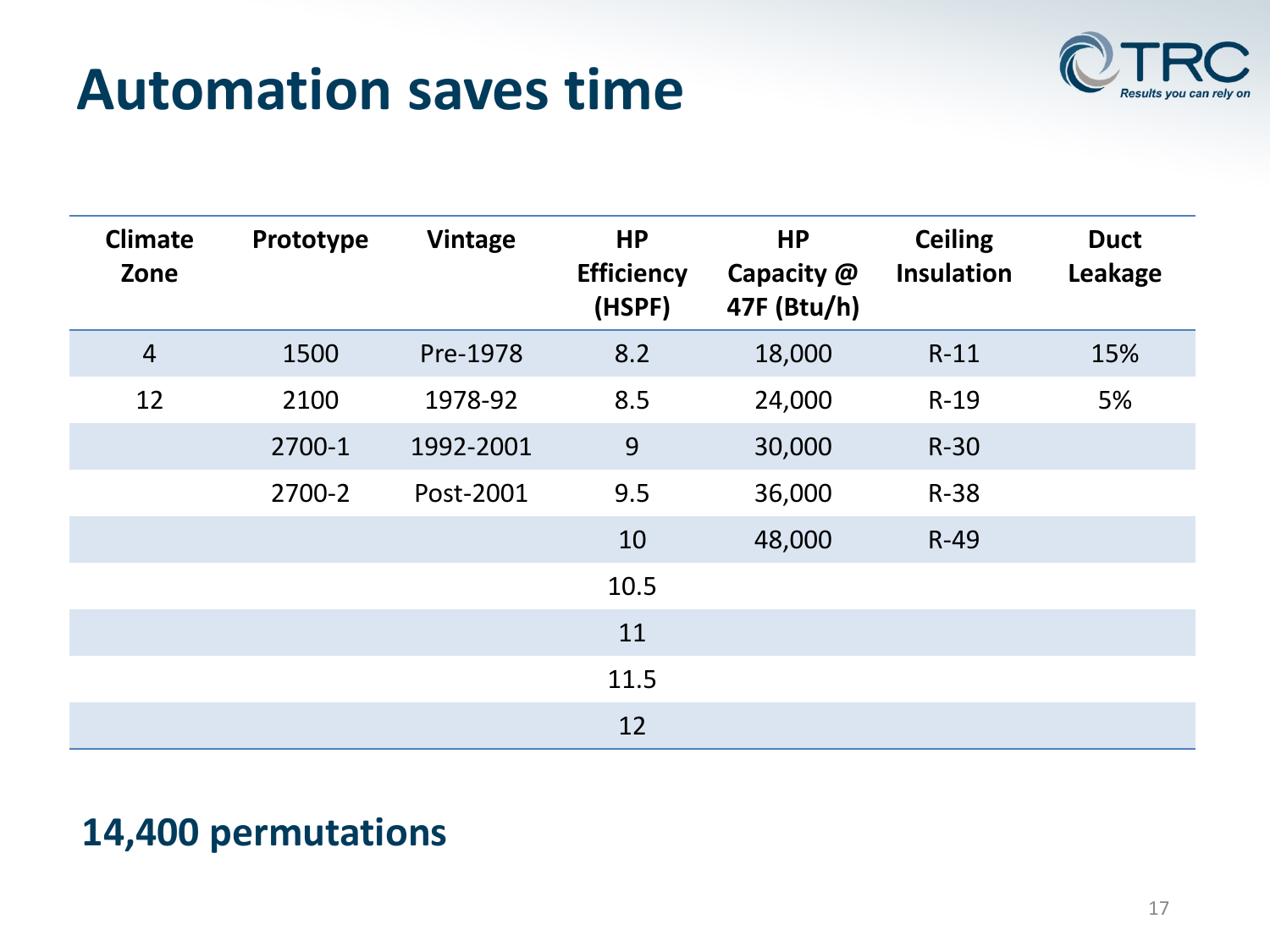### **Preliminary Results – 1500 ft2**

|             |              | <b>HEATING CAPACITY (CAP47)</b> |            |           |           |  |  |  |  |  |  |
|-------------|--------------|---------------------------------|------------|-----------|-----------|--|--|--|--|--|--|
| <b>HSPF</b> | 18000        | 24000                           | 30000      | 36000     | 48000     |  |  |  |  |  |  |
| 8.2         |              | ducts+R $38$                    | ducts+R 11 | R 30attic | R 30attic |  |  |  |  |  |  |
| 8.5         |              | $ducts+R$ 30                    | R 30attic  | R 19attic | R 19attic |  |  |  |  |  |  |
| 9           |              | R 38attic                       |            |           |           |  |  |  |  |  |  |
| 9.5         |              | R 30attic                       |            |           |           |  |  |  |  |  |  |
| 10          | ducts+R $38$ |                                 |            |           |           |  |  |  |  |  |  |
| 10.5        | ducts+R 30   |                                 |            |           |           |  |  |  |  |  |  |
| <b>11</b>   | ducts+R 21   |                                 |            |           |           |  |  |  |  |  |  |
| 11.5        | ducts+R 19   |                                 |            |           |           |  |  |  |  |  |  |
| 12          | R 49attic    |                                 |            |           |           |  |  |  |  |  |  |
|             |              |                                 |            |           |           |  |  |  |  |  |  |

#### With Cooling **No Cooling** 2008 2012 12:30 No Cooling

|             | <b>HEATING CAPACITY (CAP47)</b> |           |           |           |           |  |  |  |  |
|-------------|---------------------------------|-----------|-----------|-----------|-----------|--|--|--|--|
| <b>HSPF</b> | 18000                           | 24000     | 30000     | 36000     | 48000     |  |  |  |  |
| 8.2         |                                 | R 38attic | R 30attic | R 21attic | R 19attic |  |  |  |  |
| 8.5         |                                 | R 30attic | R 21attic | R 19attic |           |  |  |  |  |
| 9           | ducts+R 19                      |           |           |           |           |  |  |  |  |
| 9.5         | $ducts+R$ 11                    |           |           |           |           |  |  |  |  |
| 10          | R 21attic                       |           |           |           |           |  |  |  |  |
| 10.5        |                                 |           |           |           |           |  |  |  |  |
| 11          |                                 |           |           |           |           |  |  |  |  |
| 11.5        |                                 |           |           |           |           |  |  |  |  |
| 12          |                                 |           |           |           |           |  |  |  |  |

|             | <b>HEATING CAPACITY (CAP47)</b> |           |              |              |           |  |  |  |  |
|-------------|---------------------------------|-----------|--------------|--------------|-----------|--|--|--|--|
| <b>HSPF</b> | 18000                           | 24000     | 30000        | 36000        | 48000     |  |  |  |  |
| 8.2         |                                 |           |              | $ducts+R$ 19 | R 19attic |  |  |  |  |
| 8.5         |                                 |           | $ducts+R$ 38 | R 49attic    |           |  |  |  |  |
| 9           |                                 |           | ducts+R 11   | R 19attic    |           |  |  |  |  |
| 9.5         |                                 |           | R 21attic    |              |           |  |  |  |  |
| 10          |                                 | R 38attic |              |              |           |  |  |  |  |
| 10.5        |                                 | R 19attic |              |              |           |  |  |  |  |
| 11          |                                 |           |              |              |           |  |  |  |  |
| 11.5        |                                 |           |              |              |           |  |  |  |  |
| 12          |                                 |           |              |              |           |  |  |  |  |

|             | <b>HEATING CAPACITY (CAP47)</b> |            |            |           |       |  |  |  |  |  |
|-------------|---------------------------------|------------|------------|-----------|-------|--|--|--|--|--|
| <b>HSPF</b> | 18000                           | 24000      | 30000      | 36000     | 48000 |  |  |  |  |  |
| 8.2         |                                 |            | ducts+R 11 | R 30attic |       |  |  |  |  |  |
| 8.5         |                                 |            | R 38attic  |           |       |  |  |  |  |  |
| 9           |                                 | ducts+R 11 |            |           |       |  |  |  |  |  |
| 9.5         |                                 | R 30attic  |            |           |       |  |  |  |  |  |
| 10          |                                 |            |            |           |       |  |  |  |  |  |
| 10.5        | ducts+R 21                      |            |            |           |       |  |  |  |  |  |
| 11          | ducts+R 21                      |            |            |           |       |  |  |  |  |  |
| 11.5        | ducts+R 19                      |            |            |           |       |  |  |  |  |  |
| 12          | R <sub>49</sub> attic           |            |            |           |       |  |  |  |  |  |

Pre-1978 Pre-1978

1978-92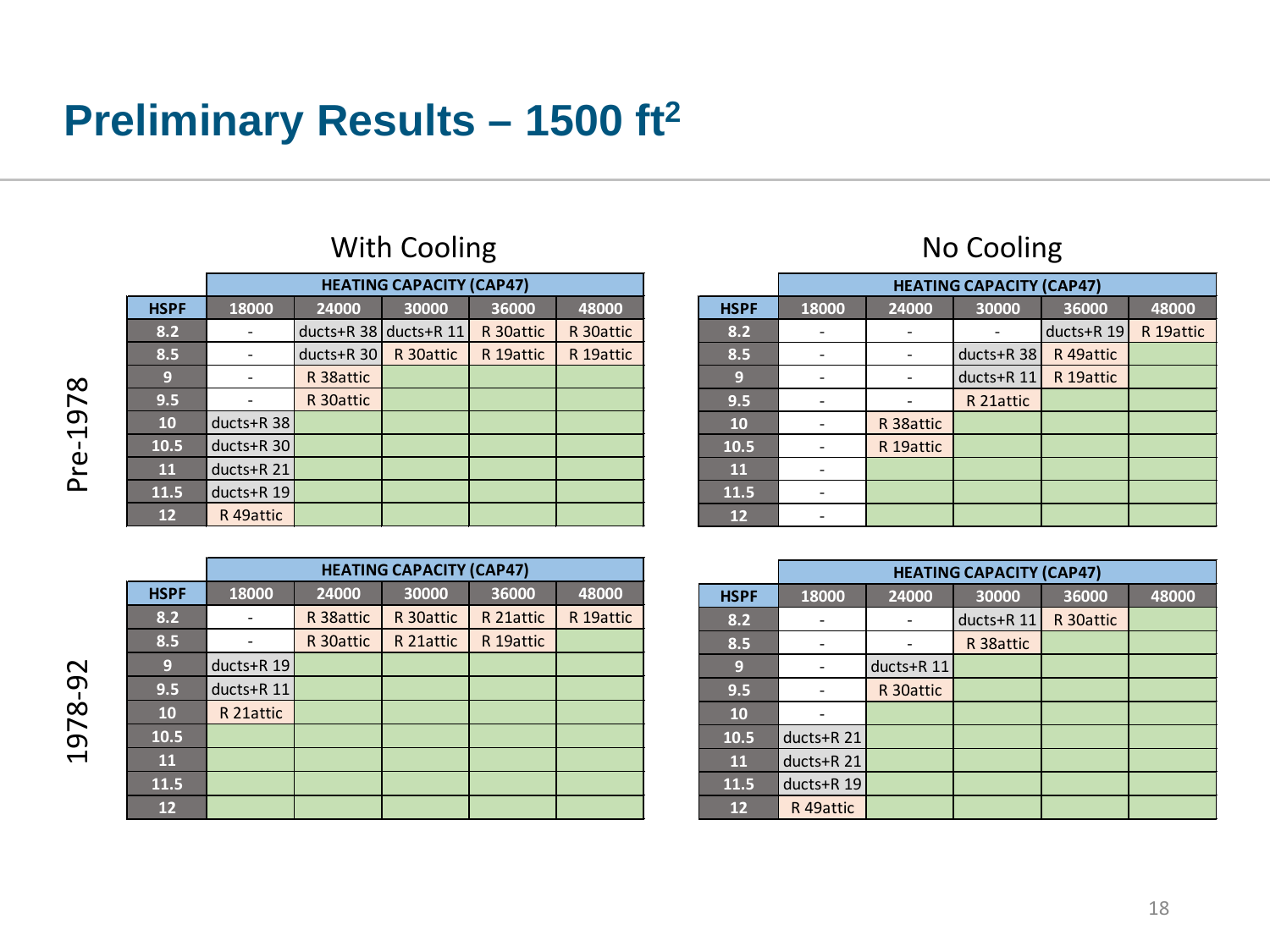## **Preliminary Results – 1500 ft2**

|             |            |           | <b>HEATING CAPACITY (CAP47)</b> |           |       |  |  |  |  |
|-------------|------------|-----------|---------------------------------|-----------|-------|--|--|--|--|
| <b>HSPF</b> | 18000      | 24000     | 30000                           | 36000     | 48000 |  |  |  |  |
| 8.2         | ducts+R 19 | R 21attic | R 21attic                       | R 19attic |       |  |  |  |  |
| 8.5         | ducts+R 11 | R 21attic |                                 |           |       |  |  |  |  |
| 9           | R 21attic  |           |                                 |           |       |  |  |  |  |
| 9.5         |            |           |                                 |           |       |  |  |  |  |
| 10          |            |           |                                 |           |       |  |  |  |  |
| 10.5        |            |           |                                 |           |       |  |  |  |  |
| 11          |            |           |                                 |           |       |  |  |  |  |
| 11.5        |            |           |                                 |           |       |  |  |  |  |
| 12          |            |           |                                 |           |       |  |  |  |  |
|             |            |           |                                 |           |       |  |  |  |  |

#### With Cooling **No Cooling No Cooling**

|             | <b>HEATING CAPACITY (CAP47)</b> |           |           |       |       |  |  |  |  |  |
|-------------|---------------------------------|-----------|-----------|-------|-------|--|--|--|--|--|
| <b>HSPF</b> | 18000                           | 24000     | 30000     | 36000 | 48000 |  |  |  |  |  |
| 8.2         | ducts+R 11                      | R 21attic | R 19attic |       |       |  |  |  |  |  |
| 8.5         | R 30attic                       | R 19attic |           |       |       |  |  |  |  |  |
| 9           |                                 |           |           |       |       |  |  |  |  |  |
| 9.5         |                                 |           |           |       |       |  |  |  |  |  |
| 10          |                                 |           |           |       |       |  |  |  |  |  |
| 10.5        |                                 |           |           |       |       |  |  |  |  |  |
| 11          |                                 |           |           |       |       |  |  |  |  |  |
| 11.5        |                                 |           |           |       |       |  |  |  |  |  |

|             | <b>HEATING CAPACITY (CAP47)</b> |           |           |           |       |  |  |
|-------------|---------------------------------|-----------|-----------|-----------|-------|--|--|
| <b>HSPF</b> | 18000                           | 24000     | 30000     | 36000     | 48000 |  |  |
| 8.2         |                                 | R 49attic | R 21attic | R 19attic |       |  |  |
| 8.5         |                                 | R 30attic |           |           |       |  |  |
| 9           | ducts+R 19                      |           |           |           |       |  |  |
| 9.5         | R 49attic                       |           |           |           |       |  |  |
| 10          |                                 |           |           |           |       |  |  |
| 10.5        |                                 |           |           |           |       |  |  |
| 11          |                                 |           |           |           |       |  |  |
| 11.5        |                                 |           |           |           |       |  |  |
| 12          |                                 |           |           |           |       |  |  |

|             | <b>HEATING CAPACITY (CAP47)</b> |           |           |           |       |  |  |
|-------------|---------------------------------|-----------|-----------|-----------|-------|--|--|
| <b>HSPF</b> | 18000                           | 24000     | 30000     | 36000     | 48000 |  |  |
| 8.2         |                                 | R 38attic | R 21attic | R 19attic |       |  |  |
| 8.5         | ducts+R 21                      | R 21attic |           |           |       |  |  |
| 9           | ducts+R 11                      |           |           |           |       |  |  |
| 9.5         | R 30attic                       |           |           |           |       |  |  |
| 10          |                                 |           |           |           |       |  |  |
| 10.5        |                                 |           |           |           |       |  |  |
| 11          |                                 |           |           |           |       |  |  |
| 11.5        |                                 |           |           |           |       |  |  |
| 12          |                                 |           |           |           |       |  |  |

2001 and After 2001 and After